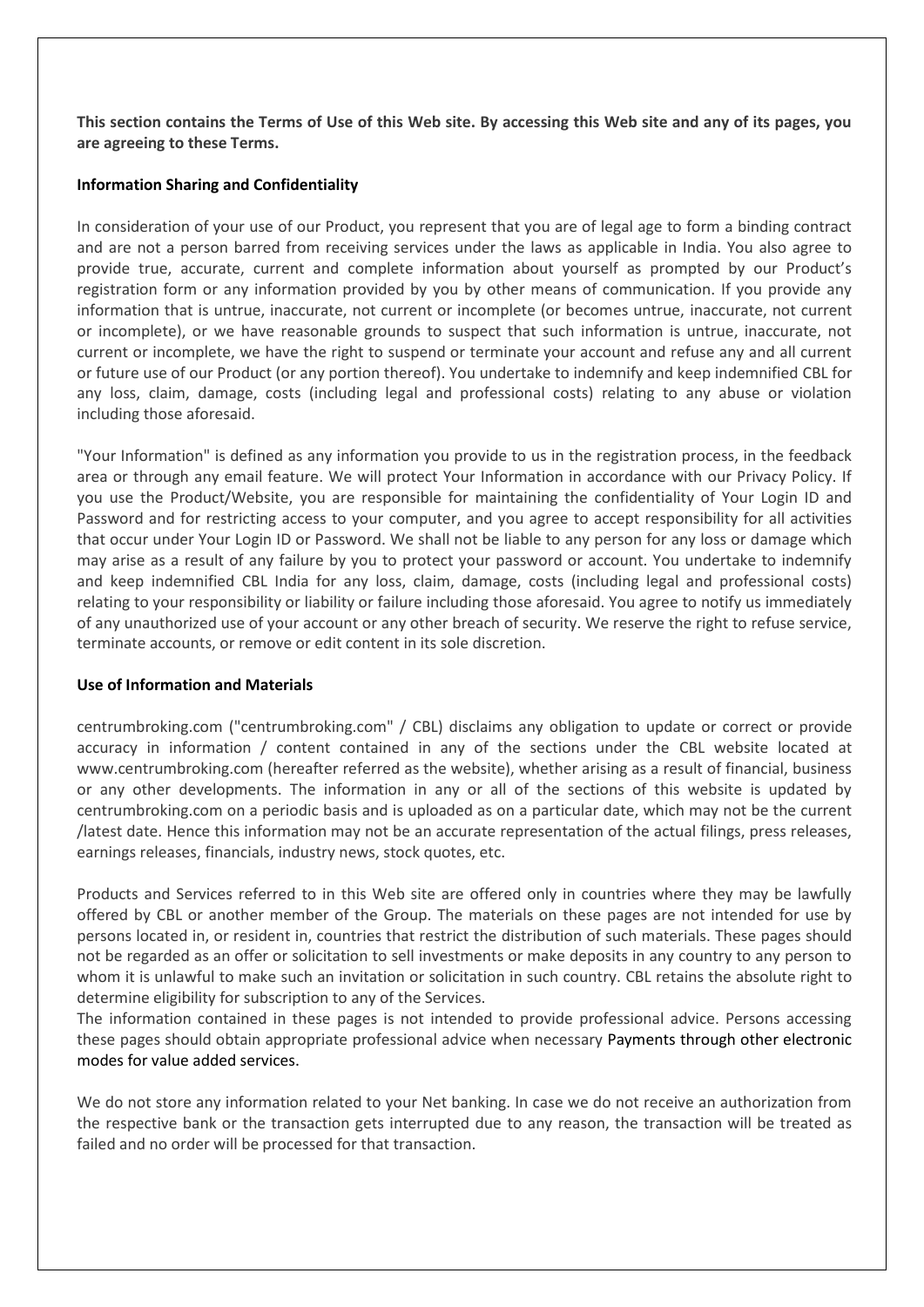In this case, if any amount has been deducted from your account, the same will be credited back. The liability for use of net banking fraudulently will be on you and the onus to 'prove otherwise' shall be exclusively on you.

## **Fraudulent /Declined Transactions**

Our payment partner's (being the Payment Gateways and facilitators and Banks) and our fraud detection team constantly monitors your account in order to avoid fraudulent accounts and transactions. We reserve the right to initiate legal proceedings against such persons for fraudulent use of our Product and any other unlawful acts or omissions in breach of these terms and conditions. In the event of detection of any fraudulent or declined transaction, prior to initiation of legal actions, we reserve the right to immediately delete such user account(s) and dishonor all past and pending orders without any liability. For the purpose of this clause, we shall owe no liability for any refunds.

## **You Agree and Confirm**

- That you shall use the services provided by us, for lawful purposes only and shall comply with all applicable laws and regulations while using the Product and transacting on the Product.
- You shall provide authentic and true information in all instances where such information is requested of you. We reserve the right to confirm and validate the information and other details provided by you at any point of time. If upon confirmation your details are found to be false (wholly or partly), we have the right and the sole discretion to reject the registration and debar you from using the services of our Product and / or other affiliated products without prior intimation whatsoever.
- That you shall access the services available on this Product and transact at your sole risk and shall use your best and prudent judgment before entering into any transaction through this Product. You agree and confirm that you shall not use our Product for any of the following purposes:
	- Disseminating any unlawful, harassing, libelous, abusive, threatening, harmful, vulgar, obscene, or otherwise objectionable material.
	- Transmitting material that encourages conduct that constitutes a criminal offence, results in civil liability or otherwise breaches any relevant laws, regulations or code of practice.
	- Gaining unauthorized access to other computer systems.
	- Using, displaying, mirroring or framing the product/ website, or any individual element within the product/website or services, CBL's name, any CBL trademark, logo , product logo, product trademark or other proprietary information, or the layout and design of any page or form contained on a page, without CBL's express written consent.
	- Interfering with any other person's use or enjoyment of the product/website.
	- Breaching any applicable laws, rules or regulations.
	- Interfering or disrupting networks or web sites connected to the product/website.
	- Making, transmitting or storing electronic copies of materials protected by copyright without the permission of the copyright owner.
	- Collecting or storing any personally identifiable information from the website / product or services from other users of the website / product or services without their express permission.
	- Impersonating or misrepresenting your affiliation with any person or entity.
	- Violating any applicable law or regulation.
	- Encouraging or enabling any other individual to do any of the foregoing.

## **Website Session Control**

Also there is an internal session manager that ensures that even if you are not around your browser for more than 20 minutes it asks for a login once you are back.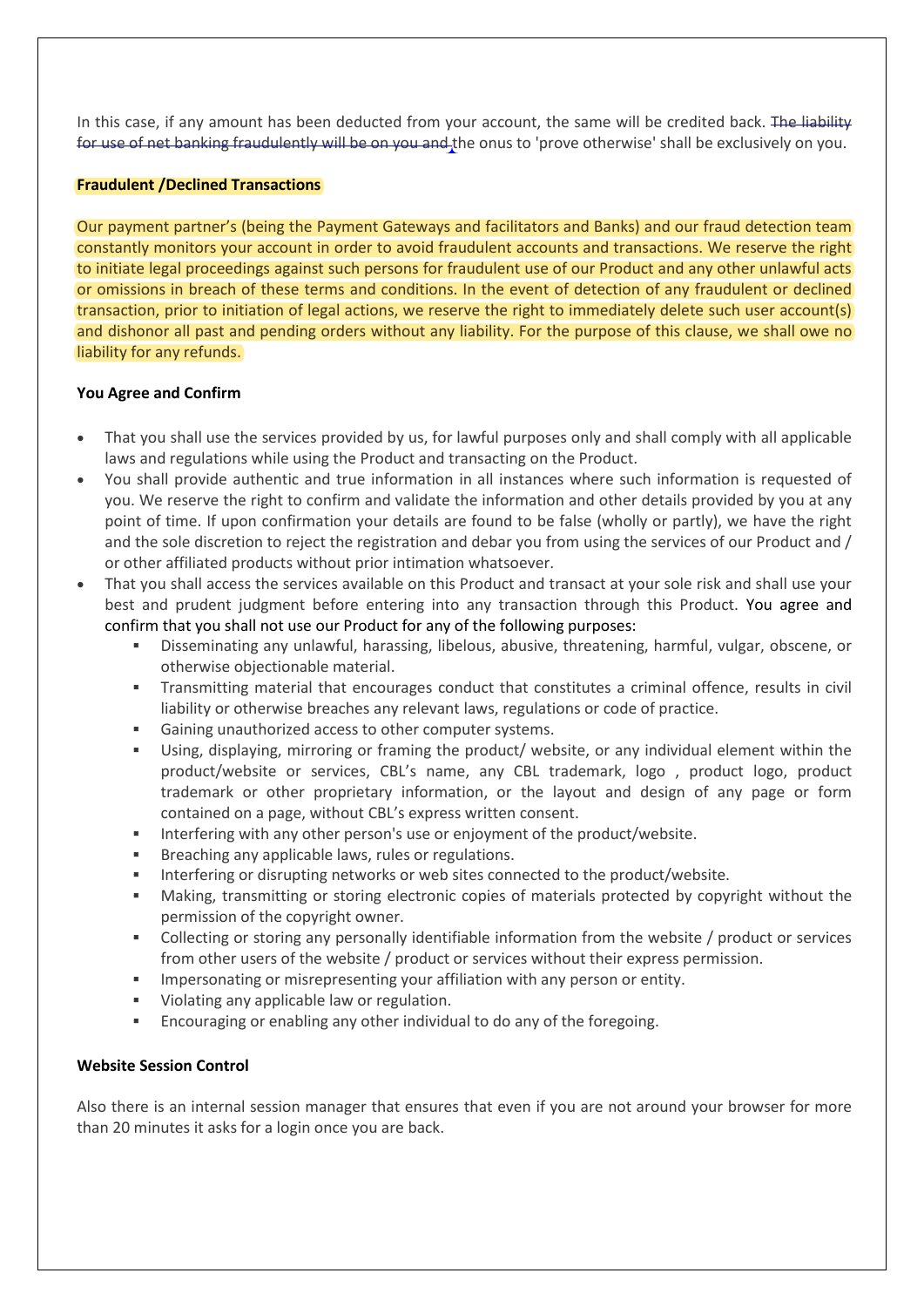#### **Internet Scanners and Intrusion Detection System**

The system maintains a database of attack signatures which is continuously updated and against which it will scan all incoming traffic to detect any malicious activity or hacking attempts into the site. In the event of a possible attack, it will terminate that session, log the attack details and also alert the administrator.

## **Cookies and Third Party Advertising**

This website uses Google Ad Words remarketing service to advertise on Google and other third party websites, to previous visitors of our site, who have done any activity on our site, like search for a Health Insurance Policy. This could be in the form of an advertisement in the Google search result page, or a site in the Google Display Network. Third-party vendors, including Google, use cookies to serve ads based on someone's past visits to the CBL insurance website. Please note that any data collected will be used in accordance with our own privacy policy and Google's privacy policy. You can set preferences for how Google advertises to you using the Google Ad Preferences page, and if you want to, you can opt out of other third party Ad Networks by visiting Network Advertising Initiative opt-out page

## **LINK TO THIRD PARTY**

CBL may provide Users links to third party services ("Third Party Services"). User agrees to use the Services at its sole risk and that CBL shall not have any liability to Users for the content that may be found to be offensive, indecent, or objectionable. User understands that certain Services may display, include or make available content, data, information, applications or materials from third parties ("Third Party Materials") or provide links to certain third-party websites. By using the Third Party Services, you acknowledge and agree that CBL is not responsible for examining or evaluating the content, accuracy, completeness, timeliness, validity, copyright compliance, legality, decency, quality or any other aspect of such Third Party Materials or websites.

CBL DOES NOT WARRANT OR ENDORSE AND DOES NOT ASSUME AND WILL NOT HAVE ANY LIABILITY OR RESPONSIBILITY TO USERS OR ANY OTHER PERSON FOR ANY THIRD PARTY SERVICES, THIRD PARTY MATERIALS OR WEBSITES, OR FOR ANY OTHER MATERIALS, PRODUCTS, OR SERVICES OF THIRD PARTIES.

## **Governing Law and Jurisdiction**

These Terms shall be construed in accord with the applicable laws of India. The Courts at Mumbai shall have exclusive jurisdiction in any proceedings arising out of these Terms.

In the event of any dispute or difference either in interpretation or otherwise, of any terms of these Terms of Use, the same shall be referred to an independent arbitrator who will be appointed by CBL and such Arbitrator's decision shall be final and binding on you. The above arbitration shall be in accordance with the Arbitration and Conciliation Act, 1996 as amended time to time. The arbitration shall be conducted in English language and shall be held in Mumbai.

## **Reviews, Feedback, Submissions**

All reviews, comments, feedback, postcards, suggestions, ideas, and other submissions disclosed, submitted or offered on or by our Product, submitted or offered in connection with your use of this Product (collectively, the "Comments") shall be and remain our property. Such disclosure, submission or offer of any Comments shall constitute an assignment to us of all worldwide rights, titles and interests in all copyrights and other intellectual properties in the Comments. Thus, we own exclusively all such rights, titles and interests and shall not be limited in any way in its use, commercial or otherwise, of any Comments. We will be entitled to use, reproduce,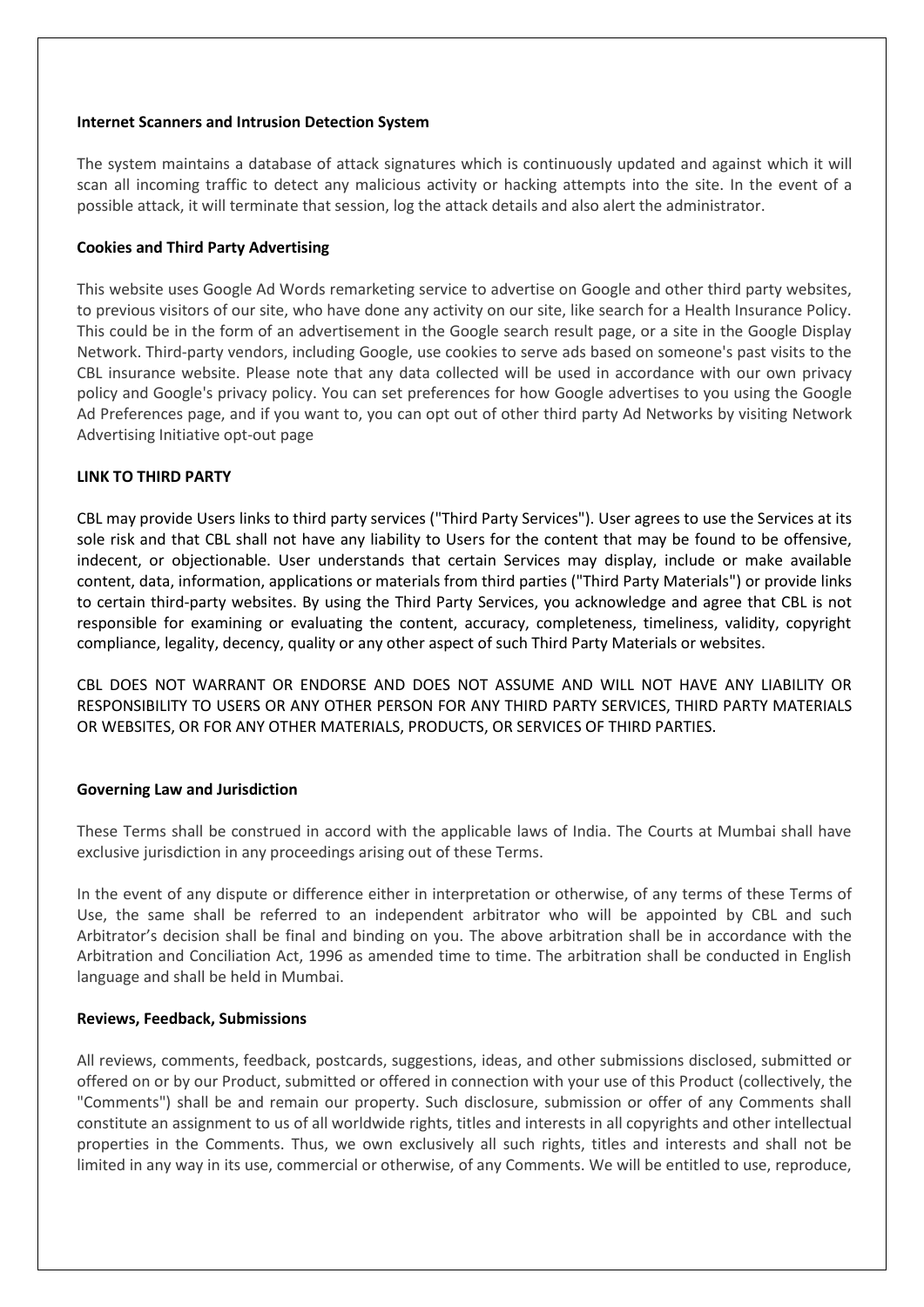disclose, modify, adapt, create derivative works from, publish, display and distribute any Comments you submit for any purpose whatsoever, without restriction and without compensating you in any way. We are and shall be under no obligation (1) to maintain any Comments in confidence; (2) to pay you any compensation for any Comments of use of comments; or (3) to respond to any Comments. You agree that any Comments submitted by you to our Product shall not violate this policy or any right of any third party, including copyright, trademark, privacy or other personal or proprietary right(s), and shall not cause injury to any person or entity. You further agree that no Comments submitted by you to our Product will be or contain libelous or otherwise unlawful, threatening, abusive or obscene material, or contain software viruses, bugs, worms, political campaigning, commercial solicitation, chain letters, mass mailings or any form of "spam".

We reserve the right (but not the obligation) to monitor and edit or remove any Comments submitted to our Product. You grant us the right to use the name that you submit in connection with any Comments. You undertake not to use a false email address, impersonate any person or entity, or otherwise mislead as to the origin of any Comments you submit. You are and shall remain solely responsible for the content of any Comments that you make and you agree to indemnify us and our affiliates for all claims resulting from any Comments you submit. We and our affiliates take no responsibility and assume no liability for any Comments submitted by you or any third party.

## **License and Site Access**

CBL grants you a limited license to access and make personal use of the Site and the Service. This license does not include any downloading or copying of any kind of information for the benefit of another individual, vendor or any other third party; caching, unauthorized hypertext links to the Site and the framing of any Content available through the Site uploading, posting, or transmitting any content that you do not have a right to make available (such as the intellectual property of another party); uploading, posting, or transmitting any material that contains software viruses or any other computer code, files or programs designed to interrupt, destroy or limit the functionality of any computer software or hardware or telecommunications equipment; any action that imposes or may impose (in CBL's sole discretion) an unreasonable or disproportionately large load on CBL's infrastructure; or any use of data mining, robots, or similar data gathering and extraction tools. You may not bypass any measures used by CBL to prevent or restrict access to the Site. Any unauthorized use by you shall terminate the permission or license granted to you by CBL.

By using the Site you agree not to:

- (i) use this Site or its contents for any commercial purpose;
- (ii) make any speculative, false, or fraudulent transaction or any transaction in anticipation of demand;
- (iii) access, monitor or copy any content or information of this Site using any robot, spider, scraper or other automated means or any manual process for any purpose without our express written permission;
- (iv) violate the restrictions in any robot exclusion headers on this Site or bypass or circumvent other measures employed to prevent or limit access to this Site;
- (v) take any action that imposes, or may impose, in our discretion, an unreasonable or disproportionately large load on our infrastructure;
- (vi) deep-link to any portion of this Site (including, without limitation, the purchase path for any service) for any purpose without our express written permission; or
- (vii) "frame", "mirror" or otherwise incorporate any part of this Site into any other website without our prior written authorization.

#### **Submitted Content**

CBL does not claim ownership of any materials you make available through the Site. At CBL's sole discretion, such materials may be included in the Service in whole or in part or in a modified form. With respect to such materials you submit or make available for inclusion on the Site, you grant CBL a perpetual, irrevocable, nonterminable, worldwide, royalty-free and non-exclusive license to use, copy, distribute, publicly display, modify,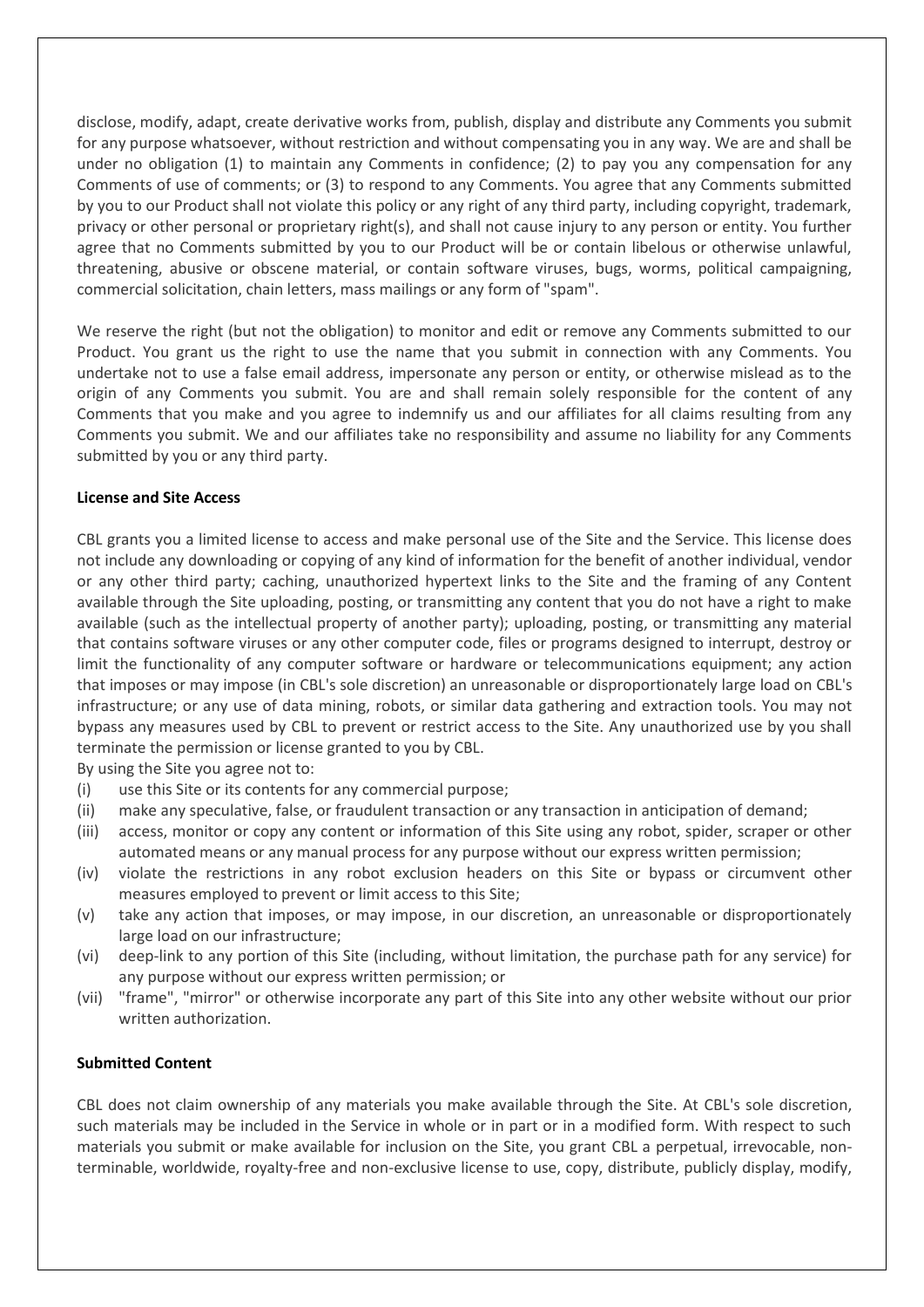create derivative works, and sublicense such materials or any part of such materials (as well as use the name that you submit in connection with such submitted content). You hereby represent, warrant and covenant that any materials you provide do not include anything (including, but not limited to, text, images, music or video) to which you do not have the full right to grant the license specified in this Section. We take no responsibility and assume no liability for any submitted content posted or submitted by you. We have no obligation to post your comments; we reserve the right in our absolute discretion to determine which comments are published on the Site. If you do not agree to these terms and conditions, please do not provide us with any submitted content. You agree that you are fully responsible for the content you submit.

You are prohibited from posting or transmitting to or from this Site:

- (i) any unlawful, threatening, libelous, defamatory, obscene, pornographic, or other material or content that would violate rights of publicity and/or privacy or that would violate any law;
- (ii) any commercial material or content (including, but not limited to, solicitation of funds, advertising, or marketing of any good or services); and
- (iii) any material or content that infringes, misappropriates or violates any copyright, trademark, patent right or other proprietary right of any third party. You shall be solely liable for any damages resulting from any violation of the foregoing restrictions, or any other harm resulting from your posting of content to this Site.

#### **Disclaimer of Liability and Warranty**

The Content, Products, and Services Published on this site may include inaccuracies or errors, Including Pricing errors. We do not guarantee the accuracy of , and disclaim all liability for any errors or other inaccuracies relating to the information and description of the content, products, and services we expressly reserves the right to correct any pricing errors on the site and/or on pending reservations made under an incorrect price. CBL makes no representation about the suitability of the information, Software, products, and services contained on this site for any purpose, and the inclusion or offering of any products or services on this site does not constitute any endorsement or recommendation of such products or services. All such information, software, products, and services are provided "AS IS" without warranty of any kind. CBL disclaims all warranties and conditions that this site, its services or any email sent from CBL, its affiliates, and/or their respective or associated service providers are free of viruses or other harmful components. CBL hereby disclaims all warranties and conditions with regard to this information, software, products, and services, including all implied warranties and conditions of merchantability, fitness for a particular purpose, title, and no infringement.. CBL and its affiliates have no liability and will make no refund in the event of any delay, cancellation, strike, force majeure or other causes beyond their direct control, and they have no responsibility for any additional expense omissions delays or acts of any government or authority. In no event shall CBL and/or its affiliates be liable for any direct, indirect, punitive, incidental, special, or consequential damages arising out of, or in any way connected with, your access to, display of or use of this site or with the delay or inability to access, display or use this site (including, but not limited to, your reliance upon opinions appearing on this site; any computer viruses, information, software, linked sites, products, and services obtained through this site; or otherwise arising out of the access to, display of or use of this site) whether based on a theory of negligence, contract, tort, strict liability, or otherwise, and even if CBL and/or its affiliates their respective service providers have been advised of the possibility of such damages.

## **Limitation of Liability**

You expressly understand and agree that CBL and its subsidiaries, affiliates, officers, employees, agents, partners and licensors shall not be liable to you for any direct, indirect, incidental, special, consequential or exemplary damages, including, but not limited to, damages for loss of profits, goodwill, use, data or other intangible losses (even if CBL has been advised of the possibility of such damages), resulting from use of the site, content or any related services. If, despite the limitation above, CBL or its Affiliates are found liable for any loss or damage which arises out of or in any way connected with any of the occurrences described above, then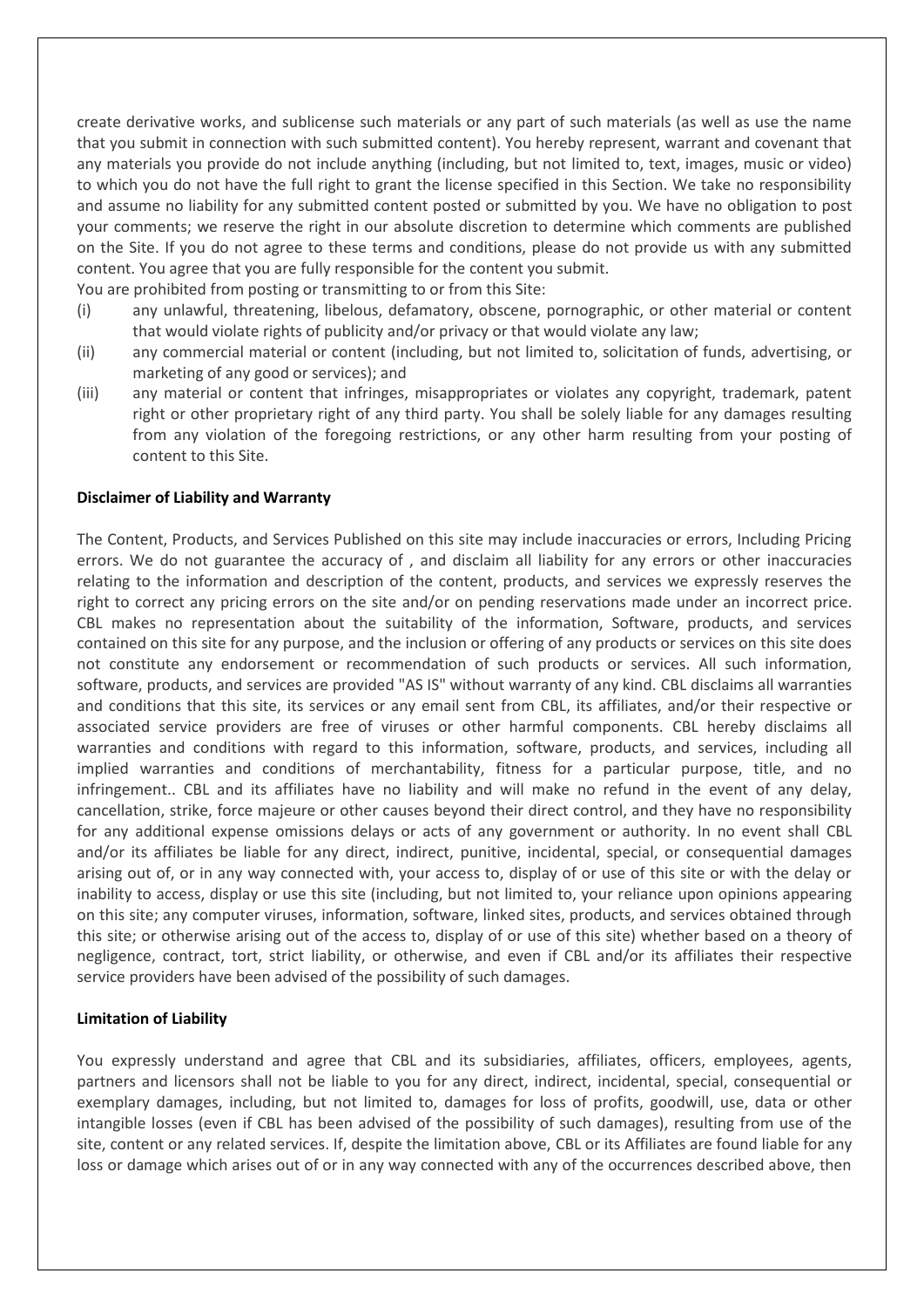the liability of CBL and/or Its Affiliates will in no event exceed, in the aggregate, the greater of the service fees you paid to CBL in connection with such transaction(s) on this Site. The limitation of liability reflects the allocation of risk between the parties. The limitations specified in this section will survive and apply even if any limited remedy specified in these terms is found to have failed of its essential purpose. The limitations of liability provided in these terms inure to the benefit of CBL, Its affiliates, and/or their respective service providers.

## **Information we collect and that you provide**

Our analytic tools may also capture anonymous information such as your demographic and geographic information, with a view to assist us in improving customer experience. We use this information to evaluate traffic patterns on our site, so that we can make it more useful to our visitors. The information we learn from you helps us personalize and continually improve your experience at our Product. We do not voluntarily make this information available to third parties, nor do we use it for any other purpose, except as set out herein.

# Set out below are the types of information we gather:

**Information You Give Us:** We receive and store any information you enter on our Product or give us in any other way, including but not limited to Name, profile picture, email id, telephone number, mobile number, course details, grade etc. You can choose not to provide certain information, but in such event you may not be able to take advantage of many of our features. We use the information that you provide for such purposes as responding to your requests, customizing future shopping for you, improving our product, and communicating with you. Customer needs to fill all the mandatory information for placing an order with us. We may, as required or permitted by law or in the course of performing our regulatory responsibilities, provide personally identifiable information, such as your name and address, or any other information that you provide, without your permission to persons or organizations that request this information. CBL has the right to share limited details regarding the subscriber with each other as per the requirement.

**Automatic Information:** We receive and store certain types of information whenever you interact with us. For example, like many products, we use "cookies," and we obtain certain types of information when your Web browser accesses our product or advertisements and other content served by or on behalf of CBL on other products.

## **E-mail/ SMS and Voice Communications:**

All customers who register on our site agree, acknowledge and accept as per the terms and conditions and that even if they are registered under NDNC, DND (Do Not Disturb), by accepting the terms, you authorize CBL, to call and assist you and/or SMS/E-Mail the customers by virtue of them having voluntarily registered in www.centrumbroking.com. (Electronic and SMS communications) CBL will not be responsible for any NDNC (National Do Not Call) Registry regulation that will come into play.

## **Security**

We have in place appropriate technical and security measures to prevent unauthorized or unlawful access to or accidental loss of or destruction or damage to your information. When we collect data through our product, we collect your personal details on a secured server. The payment details are entered on the Payment Gateway's or Bank's page on a secured SSL. The data is transferred between Bank and gateways in an encrypted manner.

CBL utilizes various information security measures, secured data transmission and other security techniques to protect your personal data. However, please keep in mind that transmitting information via the internet is never completely secure and thus any information submitted may be intercepted, collected, used or disclosed by others. As per our stringent security procedures we disclose your personal information to you only after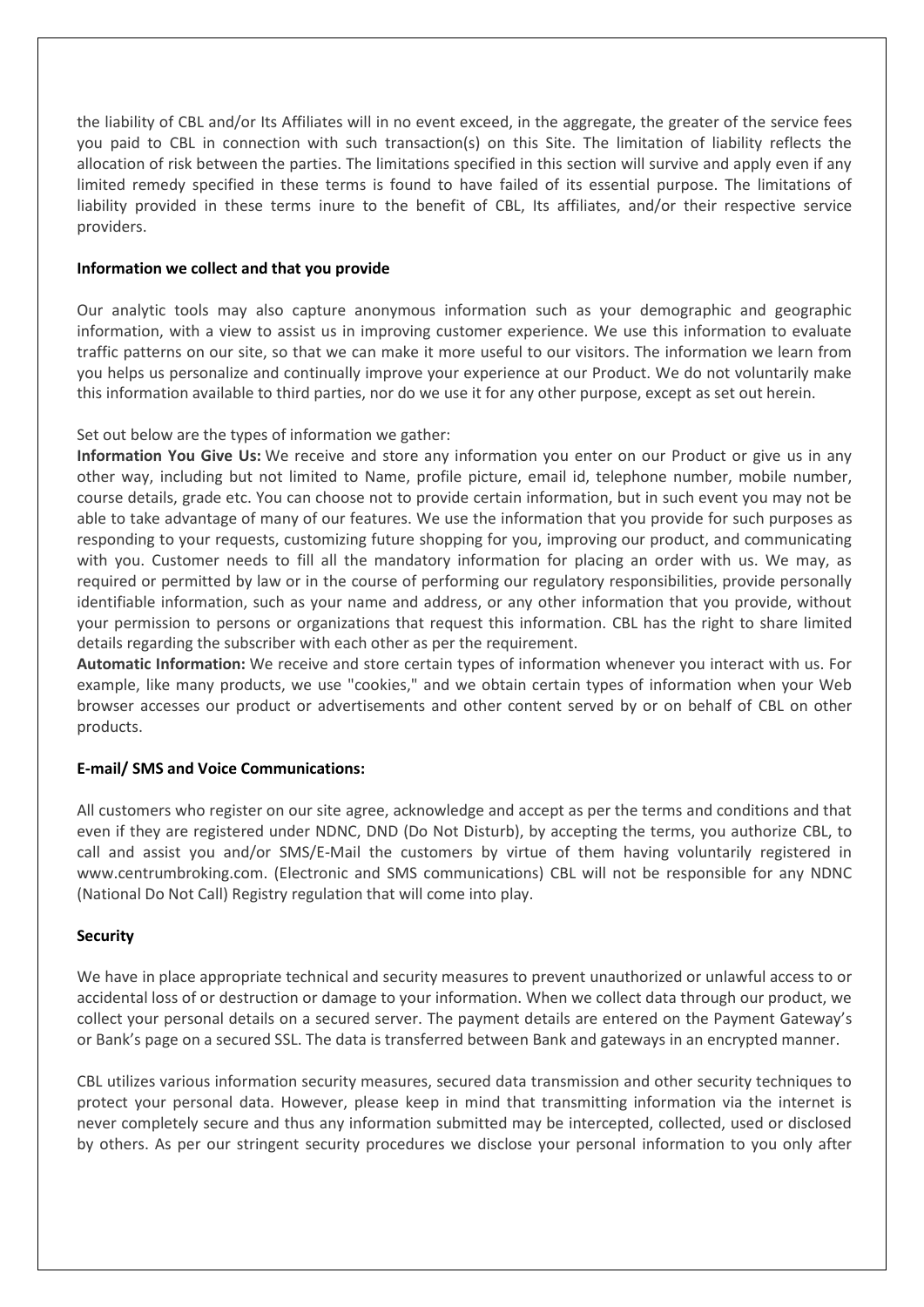validating your proof of identity. You are responsible for protecting against unauthorized access to your password and to your computer.

We are not responsible for the security or confidentiality of communications you send to us through the internet over email messages.

#### **Logos**

Use of the CBL logo is not permitted on another entity's product or printed materials without prior written consent. To request logo usage, send an email with detailed information about the proposed use to contact at [centrumcorporateconnect@centrum.co.in](mailto:centrumcorporateconnect@centrum.co.in)

#### **Survival of Terms After Agreement Ends**

Notwithstanding any other provisions of this TnC, or any general legal principles to the contrary, any provision of this TnC that imposes or contemplates continuing obligations on a party will survive the expiration or termination of this TnC.

#### **Terms and Conditions, Notices, and Revisions**

If you choose to visit this site, your visit and any dispute over privacy is subject to this Notice and our Terms and Conditions, including limitations on damages, resolution of disputes, and application of the laws of India.

If you have any concern about privacy at our Product, please contact us with a thorough description, and we will try to resolve it. Our business changes constantly, and our Privacy Policy and the Terms of Use will also change; but you should check our web site frequently to see recent changes. Unless stated otherwise, our current Privacy Policy applies to all information that we have about you and your account.

## **Our Trademarks and Copyright**

The content and information contained within our website or delivered to you in connection with your use of our website is the property of CBL and any other third party (where applicable). The trademark, trade names and logos (the "Trade Marks") that are used and displayed on our website include registered and unregistered Trade Marks of us and other third parties. Nothing on our website should be construed as granting any license or right to use any Trade Marks displayed on our website. We retain all proprietary rights on our website. Users are prohibited from using the same without written permission of CBL of such or such other parties. The materials on this website are protected by copyright and no part of such materials may be modified, reproduced, stored in a retrieval system, transmitted (in any form or by any means), copied, distributed, used for creating derivative works or used in any other way for commercial or public purposes without the prior written consent of CBL.

#### **Reach us**

If you have any questions or comments regarding this privacy policy, please contact us via email at [compliance@centrum.co.in](mailto:compliance@centrum.co.in)

#### **Downloading**

We do not represent or warrant that the Site will be available and meet your requirements, that access will not be interrupted, that there will be no delays, failures, errors or omissions or loss of transmitted information, that no viruses or other contaminating or destructive properties will be transmitted or that no damage will occur to